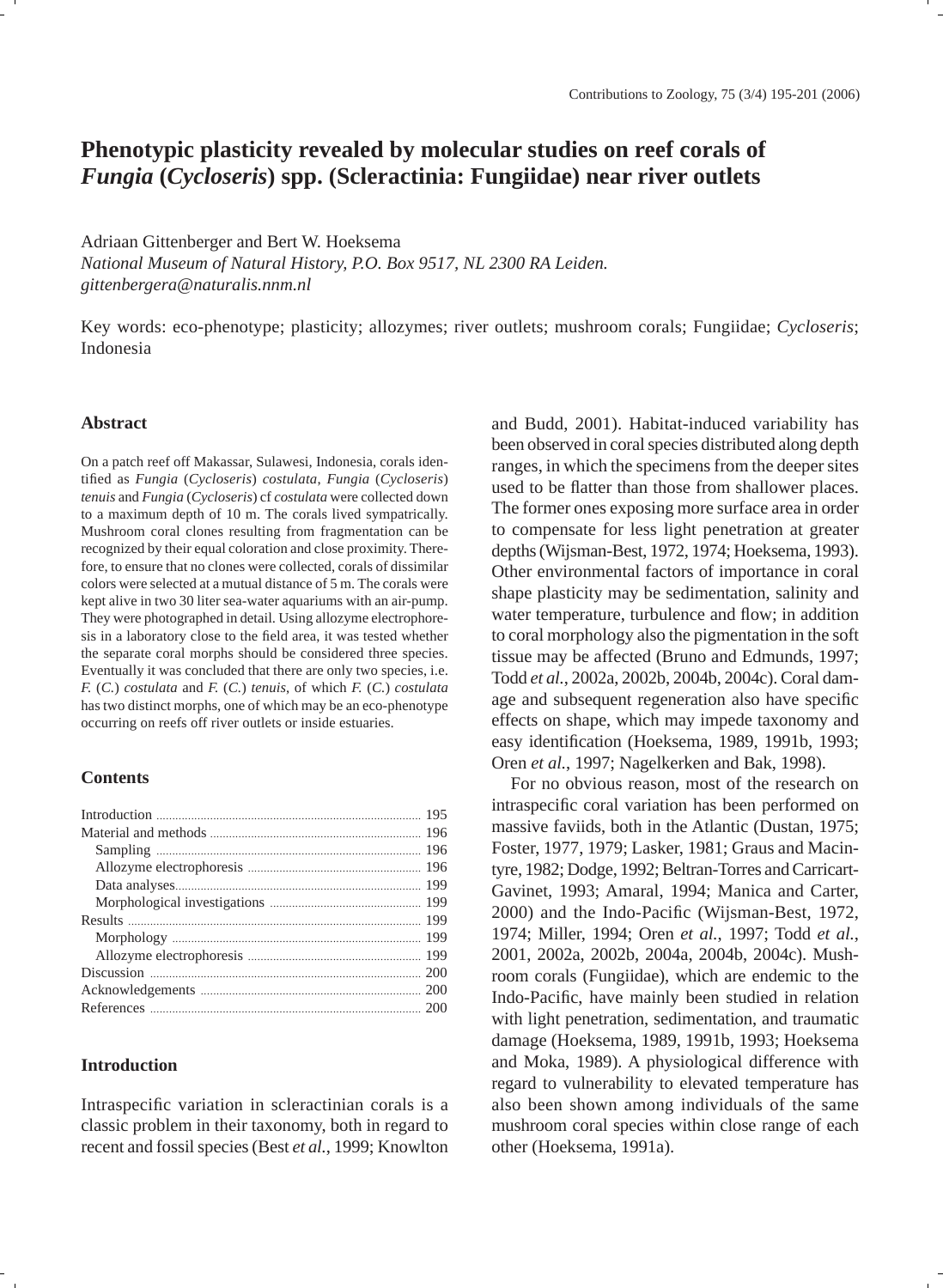

*Figs. 1-6*. Upper and lower surfaces of mushroom corals. 1-2, *Fungia* (*Cycloseris*) *costulata*. 3-6, *Fungia* (*Cycloseris*) cf *costulata*.  $Scale = 1:1.$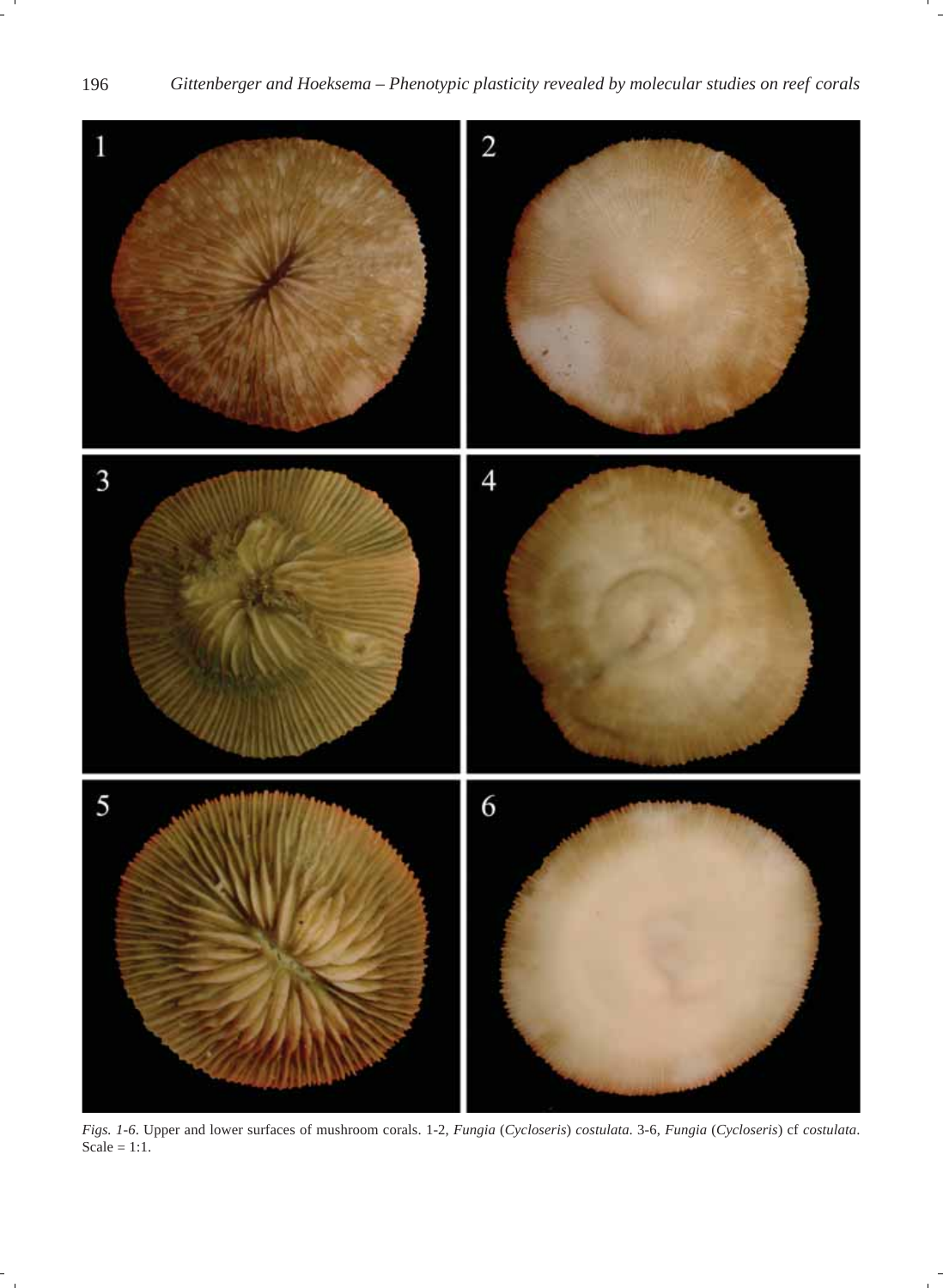During earlier taxonomic and morphological studies on mushroom corals three different morphs of *Fungia* (*Cycloseris*) spp. were distinguished (Hoeksema, 1989; Hoeksema and Moka, 1989). Two of these were considered separate species, viz. *Fungia* (*Cycloseris*) *costulata* Ortmann, 1889 (figs. 1-2), and *F.* (*C.*) *tenuis* Dana, 1864 (figs. 7-8); the third one was seen as a morph of the first (figs.  $3-6$ ; Hoeksema and Moka, 1989: fig. 12). *Fungia* (*C*.) *tenuis* has much rougher costae and usually a slightly different coloration (dark brown stomatal ends) as compared to *F.* (*C.*) *costulata*. The two are usually observed on the same reefs. However, *F.* (*C.*) *costulata* may also be present on reefs that are more nearshore, in more sediment-rich water, and they may occur deeper when found on the same reef as *F.* (*C.*) *tenuis*. The alleged separate morph of *F.* (*C.*) *costulata* is thinner and shows an evenly brownolive green color (figs. 3-6). It occurs on nearshore reefs, either on patch reefs near river outlets or inside deep bays and estuaries. The three morphs cannot always be distinguished easily. Therefore, in order to investigate the taxonomic implications of the morphological differences, several allozymes of the morphs were compared. Allozyme electrophoresis has successfully been used to solve similar taxonomical problems (Gittenberger *et al.*, 2001; Sanjuan *et al.*, 1997). The three morphs will be referred to as morphs A, B and C for respectively *Fungia* (*Cycloseris*) *costulata*, *F.* (*C.*) *tenuis* and *F.* (*C.*) cf *costulata*.

## **Material and methods**

## *Sampling*

Specimens of morphs A, B and C were found sympatrically at Bone Baku reef, off Makassar, Sulawesi, Indonesia. Twelve specimens of each morph were collected within an area of about  $200 \text{ m}^2$  at depths between 2 and 12 meters. They were coded A1-12, B1-12 and C1-12. To make sure that no clones were included, only individuals that differed in polyp coloration were selected. While diving, the specimens were individually put into separate plastic bags and transported to the laboratory in a bucket with seawater. They were kept alive in two 30 liter aquariums with two air-pumps each. To reduce the pollution in the aquariums, the water was taken a few kilometers off the coast and filtered through a coffee filter. Before the allozyme electrophoresis, all corals were digitally photographed on both sides with a Fujifilm MX-2700 camera.



*Figs. 7-8.* Upper and lower surface of *Fungia* (*Cycloseris*) *tenuis*. Scale = 1:1.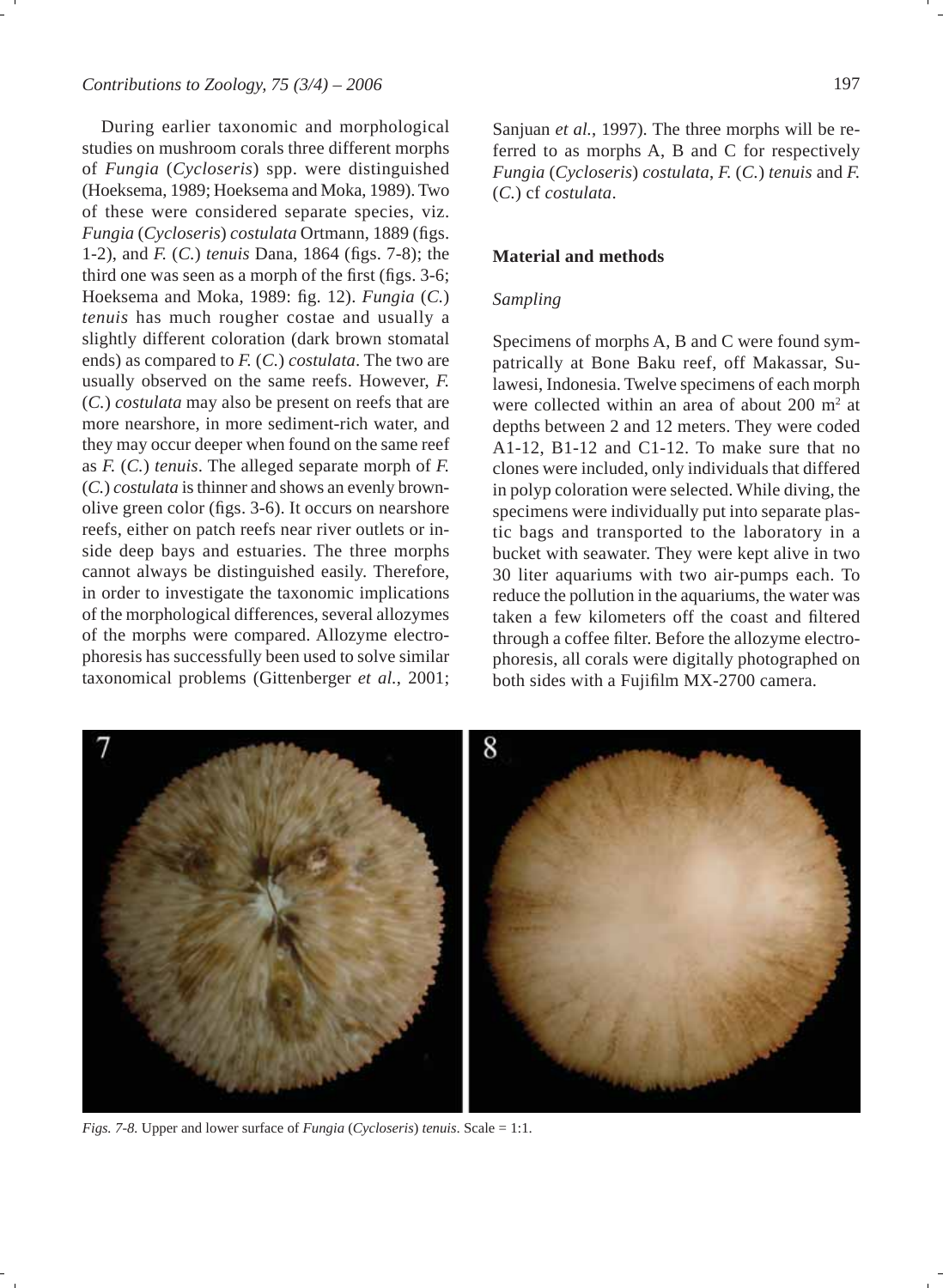## *Allozyme electrophoresis*

Each coral was taken out of the aquarium. After that half a 1.5 ml test-tube of coral tissue mixed with small pieces of skeleton was rasped of the septae with a scalpel, and 0.050 ml of homogenizing buffer (0.01M Tris, 0.001 M NaEDTA, 0.01 M Maleic acid and 0.001 M MgCl2) was added. The mixture was ground with a micro-pestle and put on ice. The damaged specimens were digitally photographed on both sides and conserved in 96% alcohol, as reference material. To create a centrifuge, the blades of a small table-ventilator were removed and the tubes were stuck to the spindle with heavy duty tape. Each sample was centrifuged for 30 seconds at maximum speed. The supernatants were extracted with a 0.100 ml pipette and added to a new tube, which was centrifuged for 30 seconds and put on ice.

Occasionally the supernatant was too slimy (highly viscose and sticky) to be extracted into a 0.100 ml pipette point. In that case, the top of this pipette point was cut off with a scalpel to enable the extraction of the "slimy" supernatant into a new tube. An additional 0.050 ml homogenization buffer was added and everything was mixed by sucking it up and down into the cut pipette point. After centrifuging this mixture at maximum speed for 30 seconds, the supernatant could be extracted with a 0.100 ml pipette point. It was added to a new tube and put on ice.

The slots of a well-plate were filled with 0.010 ml supernatant each. An applicator was used to load and apply the supernatant to a cellulose acetate gel (Hillis *et al.*, 1987). Supernatants of all samples were run on a gel for 25 minutes and on an additional gel for 40 minutes. The electrophoresis was performed in a refrigerator at 4°C.

To test which allozyme systems in combination with which running buffers work best for Fungiidae, i.e. show polymorphic loci with a good resolution and activity, a preliminary study was done in the Netherlands. In total 10 allozyme systems were tested on two specimens of *Heliofungia actiniformis*  (Quoy and Gaimard, 1833) and two specimens of *Fungia* (*Verrillofungia*) *repanda* Dana, 1846, viz. apartate aminotransferase (sAAT 2.6.1.1), alcohol dehydrogenase (ADH, 1.1.1.1), glucose dehydrogenase (GCDH, 1.1.1.118), glucose 6 phosphate dehy-

drogenase (G6PDH, 1.1.1.49), hexokinase (HK, 2.7.1.1), L-iditol dehydrogenase (IDDH, 1.1.1.14), isocitrate dehydrogenase (IDH, 1.1.1.42), malate dehydrogenase (MDH, 1.1.1.37), glucose-6-phosphate isomerase (GPI, 5.3.1.9), and phospho-glucomutase (PGM, 5.4.2.2). The nomenclature and IUBNC numbers are according to those of the standard of the International Union of Biochemistry (IUBNC, 1984). All allozyme systems were tested in combination with three buffers (Saccheri, 1995), i.e. TG (pH 8.5, 25mM Tris, 192 mM Glycine), TM (pH 7.8, 50 mM Tris, 20 mM Maleic acid) and P (pH 7.0, 11.6 mM Na2HPO4.2H2O, 8.4 mM NaH2PO4. H2O). The loci of the allozyme systems G6PDH, HK, MDH and GPI were polymorphic, with a good activity and a reasonable resolution using TM, TM, TG and P buffer respectively. The chemicals to test these allozyme systems were either bought in Indonesia or imported ice-packs from the Netherlands. These allozyme system-buffer combinations also gave good results during an additional test in Indonesia for specimens of *Herpolitha limax* (Esper, 1797), *Zoopilus echinatus* Dana, 1846, *Fungia* (*Danafungia*) *fralinae* Nemenzo, 1955, *F.* (*D.*) *scruposa* Kluzinger, 1879, *F.* (*Pleuractis*) *gravis* Nemenzo, 1955, *F.* (*Verrillofungia*) *repanda* Dana, 1846 and *F.* (*V.*) *scabra* Döderlein, 1901. A spider extract was used as a reference and positive control in all analyses. It showed a good activity and resolution for the allozyme system-buffer combinations described above. Unexpectedly, none of the specimens of morphs A, B or C showed any clear bands. Therefore, the allozyme system-buffer combinations were tested again for these corals. A good activity and reasonable resolution was only seen for the PGI allozyme system in combination with TG buffer. It showed one polymorphic and one homomorphic locus and was studied for the three morphs. The spider extract showed 4 bands with a high activity and good resolution and was used as a reference.

#### *Data analyses*

The resulting bands for each specimen were scored independently on two gels which had run for 20 and 40 minutes respectively. The bands that were scored twice were used for further analysis. The package of Swofford and Selander (1981), BIOSYS-1, was used to analyse the data. The exact probability test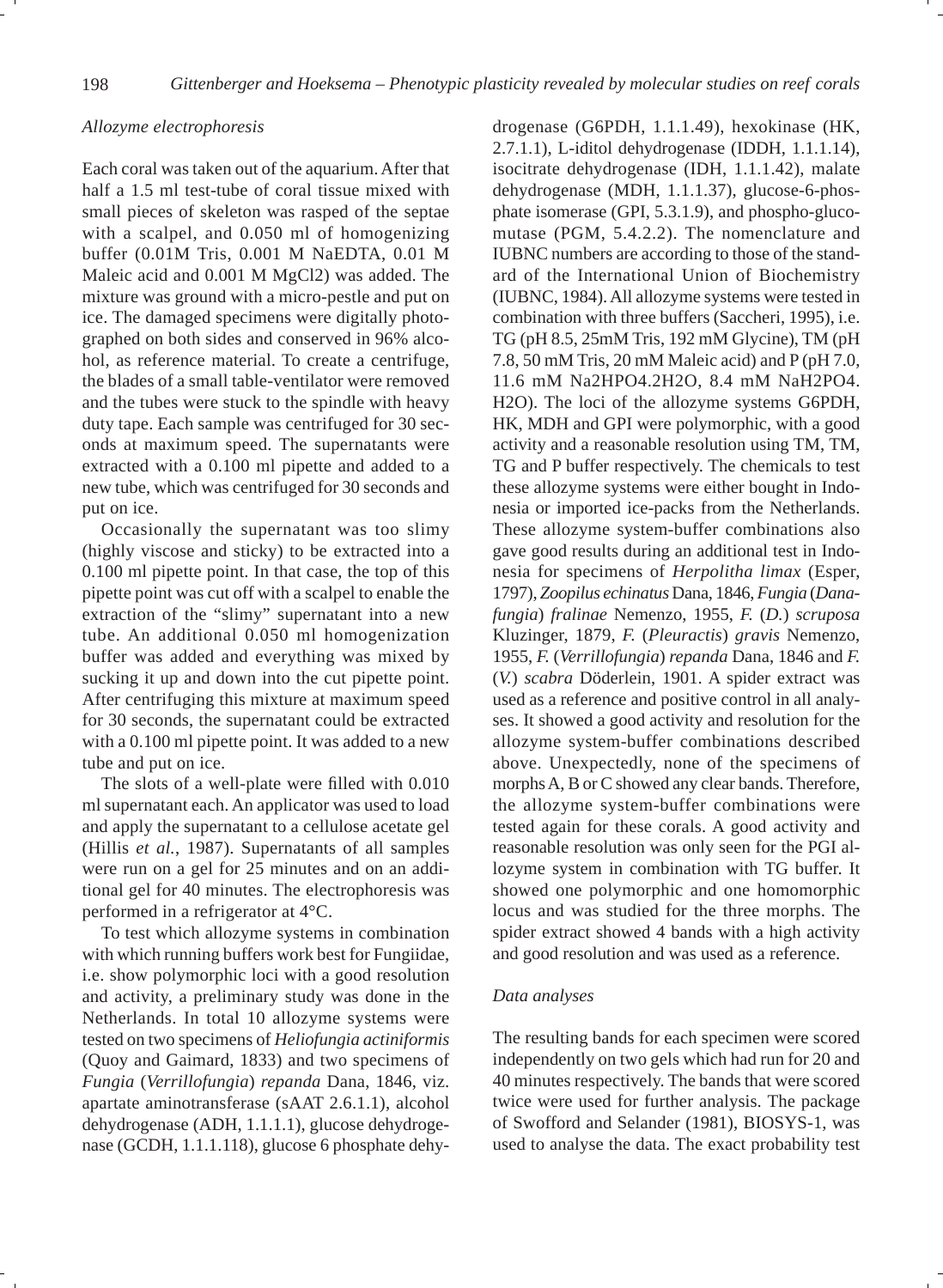was used to test for Hardy-Weinberg at the polymorphic locus.

## *Morphological investigations*

All the corals used in the experiment were investigated and identified morphologically in the field and, independently, from the photographs.

## **Results**

## *Morphology*

Except for the morphological differences described in the introduction, two additional characters distinguishing between A and B on the one hand, and C on the other hand were noticed.

It took about 2 minutes per specimen of the morphs A and C to scrape off sufficient tissue mixed with septal skeleton pieces to fill half a 1.5 ml tube, while it only took about 15 seconds for each specimen of B, indicating that the skeletal structure of B was weaker. Furthermore, all specimens of only the morphs A and C had slimy mucous for which the protocol had to be adjusted (see "Material and methods section").

#### *Allozyme electrophoresis*

The frequencies of the 6 alleles found for the polymorphic locus of PGI are shown in table 1. The alleles A, D and F, accounting for 77% of all alleles scored for morph B, are not present in A and C. The

*Table 1.* Frequencies of the alleles for the PGI allozyme system.





alleles B and C, accounting for respectively 100% and 90% of the alleles in the samples in morphs A and C, account for only 9% of the alleles in morph B.

None of the three samples A, B and C (respectively  $p = 0.57$ , 1.00 and 0.48) was significantly  $(\alpha = 0.05)$  deviating from Hardy-Weinberg. However, when pooling the samples, the frequencies of the alleles were significantly ( $p = 0.02$ ) deviating for the sample  $A+B+C$ , almost significantly (respectively p  $= 0.06$  and  $p = 0.12$ ) for A+B and B+C, and not ( $p =$ 0.35) for A+C. This indicates that the samples A, B, C and A+C can each be considered representatives of single demes, while the samples in which morph B was pooled with the morphs A and C cannot.

Nei's genetic distances (D), ranging between 0.02 and 0.32, and Rogers' genetic distances, ranging between 0.087 and 0.317, are shown in table 2. The dendrogram (fig. 9) resulting from an UPGMA on Rogers' genetic distances has a very high cophenetic correlation (0.99), indicating that it accurately reflects the pattern of genetic variation in the matrix of genetic distances (Sneath and Sokal, 1973). An UPGMA using Nei's genetic distances gave similar results.

*Table 2.* Rogers' (below diagonal) and Nei's (above diagonal) genetic distances between the samples.

| cf costulata                                                                     |  |
|----------------------------------------------------------------------------------|--|
| $(C.)$ costulata<br>F. (C.) tenuis<br>$\widehat{c}$<br>F.<br>F.<br><b>Allele</b> |  |
| (N)<br>10<br>9<br>11                                                             |  |
| $\overline{\mathbf{A}}$<br>0.000<br>0.000<br>0.045                               |  |
| $\overline{\mathbf{B}}$<br>0.500<br>0.045<br>0.300                               |  |
| $\frac{\overline{C}}{\overline{D}}$<br>0.600<br>0.500<br>0.045                   |  |
| 0.000<br>0.000<br>0.591                                                          |  |
| E<br>0.100<br>0.000<br>0.136                                                     |  |
| F<br>0.000<br>0.000<br>0.136                                                     |  |

|                        | costulata<br>$\widehat{C}$ | costula<br>ુ | $(C)$ tenuis |  |
|------------------------|----------------------------|--------------|--------------|--|
| <b>Sample</b>          | E.                         | Ŀ.,          | E.           |  |
| F. (C.) costulata      |                            | 0.02         | 0.30         |  |
| $F. (C.)$ cf costulata | 0.09                       |              | 0.32         |  |
| $F. (C.)$ tenuis       | 0.31                       | 0.32         |              |  |
|                        |                            |              |              |  |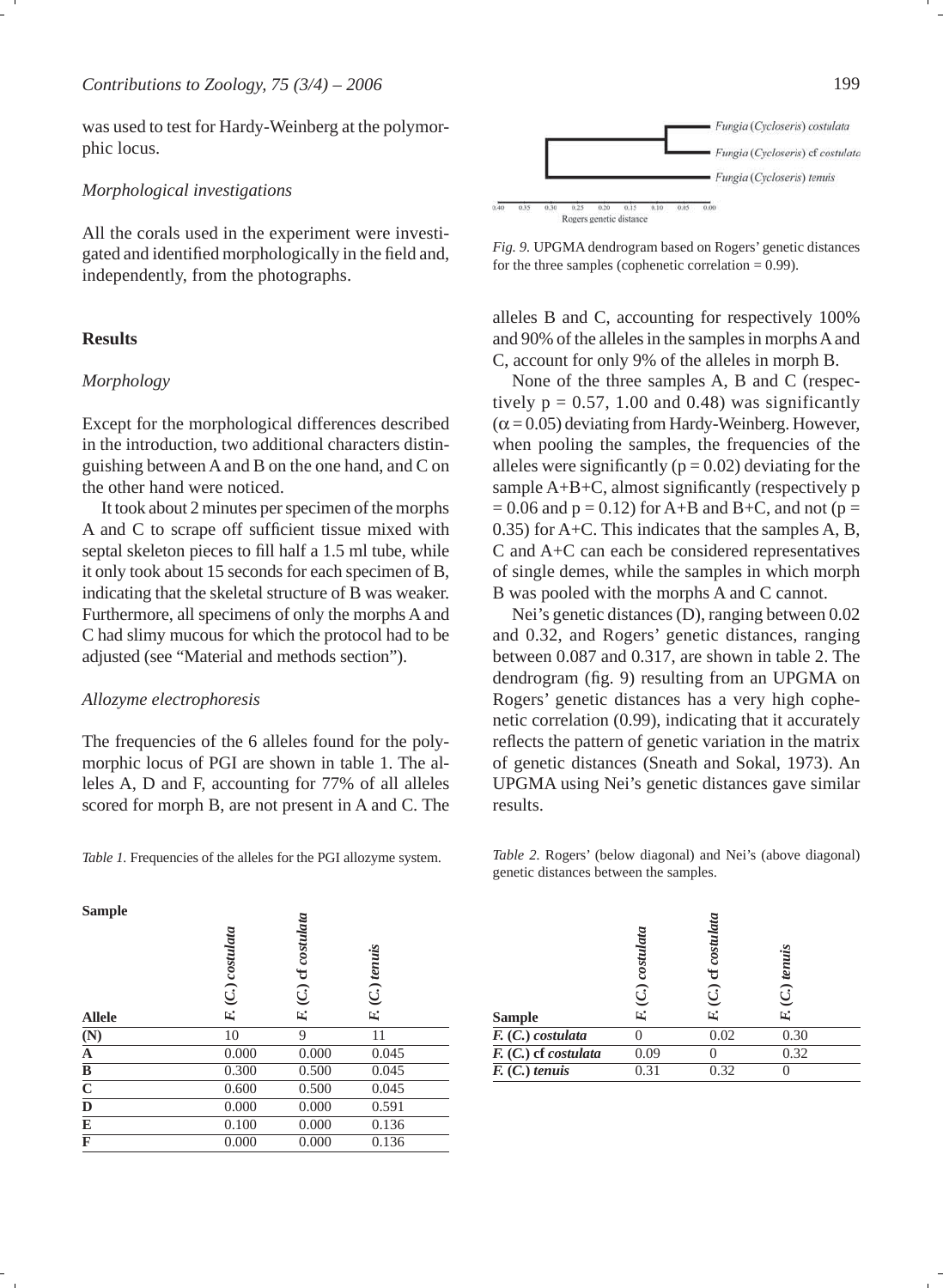#### **Discussion**

The fact that the allozyme system buffer combinations that work best for *Fungia* (*Danafungia*) *fralinae*, *F.*  (*D.*) *scruposa*, *F.* (*Pleuractis*) *gravis*, *F.* (*Verrillofungia*) *repanda* and *F.* (*V.*) *scabra* do not give any clear results for the *Fungia* (*Cycloseris*) specimens, could be an indication that the allozymes of the latter taxon differ considerably from those of the former taxa. Therefore it might be more appropriate to refer to *Cycloseris* as a genus. DNA-analyses of Fungiidae also support this view (Gittenberger *et al.*, 2006).

A significant deviation of Hardy Weinberg was found when the alleles of all the specimens were pooled. This indicates that they should not be considered representatives of a single panmictic population. No proof was found for a reproduction barrier between *F.* (*C.*) *costulata* offshore morphs and *F.* (*C.*) *costulata* nearshore morphs. Pooling their alleles, no deviation of Hardy Weinberg was found. They should therefore be referred to as phenotypes within *F.* (*C.*) *costulata*.

Nei's and Rogers' genetic distances and the resulting dendrogram (fig. 9) clearly show that there is very little to no gene flow between  $F$ . (C.) *tenuis* and  $F$ . (*C.*) *costulata* at Bone Baku reef. In total 77% of all alleles scored for *F.* (*C.*) *tenuis* were not present in the specimens of both forms of *F.* (*C.*) *costulata*, and vice versa 95% of the alleles scored for *F.* (*C.*) *costulata* were only accounting for 9% in *F.* (*C.*) *tenuis*. These results combined with the morphological differences, i.e. the roughness of the costae, the mouth coloration, skeletal strength and sliminess of the mucus, support the view that *Fungia* (*Cycloseris*) *costulata* Ortmann, 1889, and *F.* (*C.*) *tenuis* Dana, 1864, are two valid species; and that *F.* (*C.*) *costulata* has a nearshore ecomorph that may be related to low-salinity sea water.

## **Acknowledgements**

We would like to thank drs P. v. Bragt from the Hoge Laboratorium School, Breda, the Netherlands, for providing the space and equipment to do the preliminary allozyme electrophoresis study in the Netherlands. Dr A. Noor is thanked for his help concerning the permits and facilities enabling research off Makassar, Indonesia. This study was supported by WOTRO (grant nr. W 82-249).

#### **References**

- **Amaral FD. 1994.** Morphological variation in the reef building coral *Montastrea cavernosa* in Brasil. *Coral Reefs* **13**: 113- 117.
- **Best MB, Boekschoten GJ, Oosterbaan A. 1999.** Species concept and ecomorph variation in living and fossil Scleractinia. *Paleonotographica Americana* **54:** 70-79.
- **Beltran-Torres AU, Carricart-Gavinet JP. 1993.** Skeletal morphological variation in *Montastrea cavernosa* (Cnidaria: Scleractinia) at Isla Verde Coral Reef, Veracruz, Mexico. *Rev. Biol. Trop.* **41**: 559-562.
- **Bruno JF, Edmunds PJ. 1997.** Clonal variation for phenotypic plasticity in the coral *Madracis mirabilis*. *Ecology* **78**: 2177- 2190.
- **Dodge RE. 1982.** Effects of drilling mud on the reef-building coral *Montastrea annularis*. *Mar. Biol.* **71**: 141-147.
- **Dustan P. 1975.** Growth and form in the reef-building coral *Montastrea annularis*. *Mar. Biol.* **33**: 101-107.
- **Foster AB. 1977.** Patterns of small-scale variation of skeletal morphology within the scleractinian corals *Montastrea annularis* and *Siderastrea siderea*. *Proc. 3rd Int. Coral Reef Symp., Miami* **2**: 409-415.
- **Foster AB. 1979.** Phenotypic plasticity in the reef corals *Montastrea annularis* and *Siderastrea siderea*. *Proc. 3rd Int. Coral Reef Symp., Miami* **2**: 409-415. *J. Exp. Mar. Biol. Ecol.* **39**: 25-54.
- **Gittenberger A, Reijnen BT, Hoeksema BW. 2006.** A molecular analysis of the evolutionary history of mushroom corals (Scleractinia: Fungiidae) and its consequences for taxonomic classification. Chapter 3 in thesis, The evolutionary history of parasitic gastropods and their coral hosts in the Indo-Pacific, ISBN 90-9021100-4, Leiden: 35-56.
- **Gittenberger A, Vrieling K, Gittenberger E. 2001.** Restricted gene flow between two alleged subspecies of *Albinaria cretensis* (Gastropoda, Pulmonata, Clausiliidae). *Neth. J. Zool.* **51**  (1): 71-84.
- **Graus RR, Macintyre IG. 1982.** Variation in the growth forms of the reef coral *Montastrea annularis* (Ellis and Solander): a quantitative examination of growth response to light distribution using computer simulation. *Smith. Contr. Mar. Sci.* **12**: 441-464.
- **Hillis DM, Rosenfi eld DS, Sanches M. 1987.** Allozymic variability and heterozygote deficiency within and among morfologically polymorphic populations of *Liguus fasciatus* (Mollusca:Pulmonata:Bulimulidae). *Am. Malacol. Bull.* **5**: 153- 157.
- **IUBNC. 1984.** International Union of Biochemistry: Nomenclature Committee. 1984. Enzyme Nomenclature, 1984. Academic Press, Orlando, Florida.
- **Hoeksema BW. 1989.** Taxonomy, phylogeny and biogeography of mushroom corals (Scleractinia: Fungiidae). *Zool. Verh., Leiden* **254**: 1-295.
- **Hoeksema BW. 1991a.** Control of bleaching in mushroom coral populations (Scleractinia: Fungiidae) in the Java Sea: stress tolerance and interference by life history strategy. *Mar. Ecol. Prog. Ser.* **74**: 225-237.
- **Hoeksema BW. 1991b.** Evolution of body size in mushroom corals (Scleractinia: Fungiidae) and its ecomorphological consequences. *Neth. J. of Zool.* **41**: 122-139.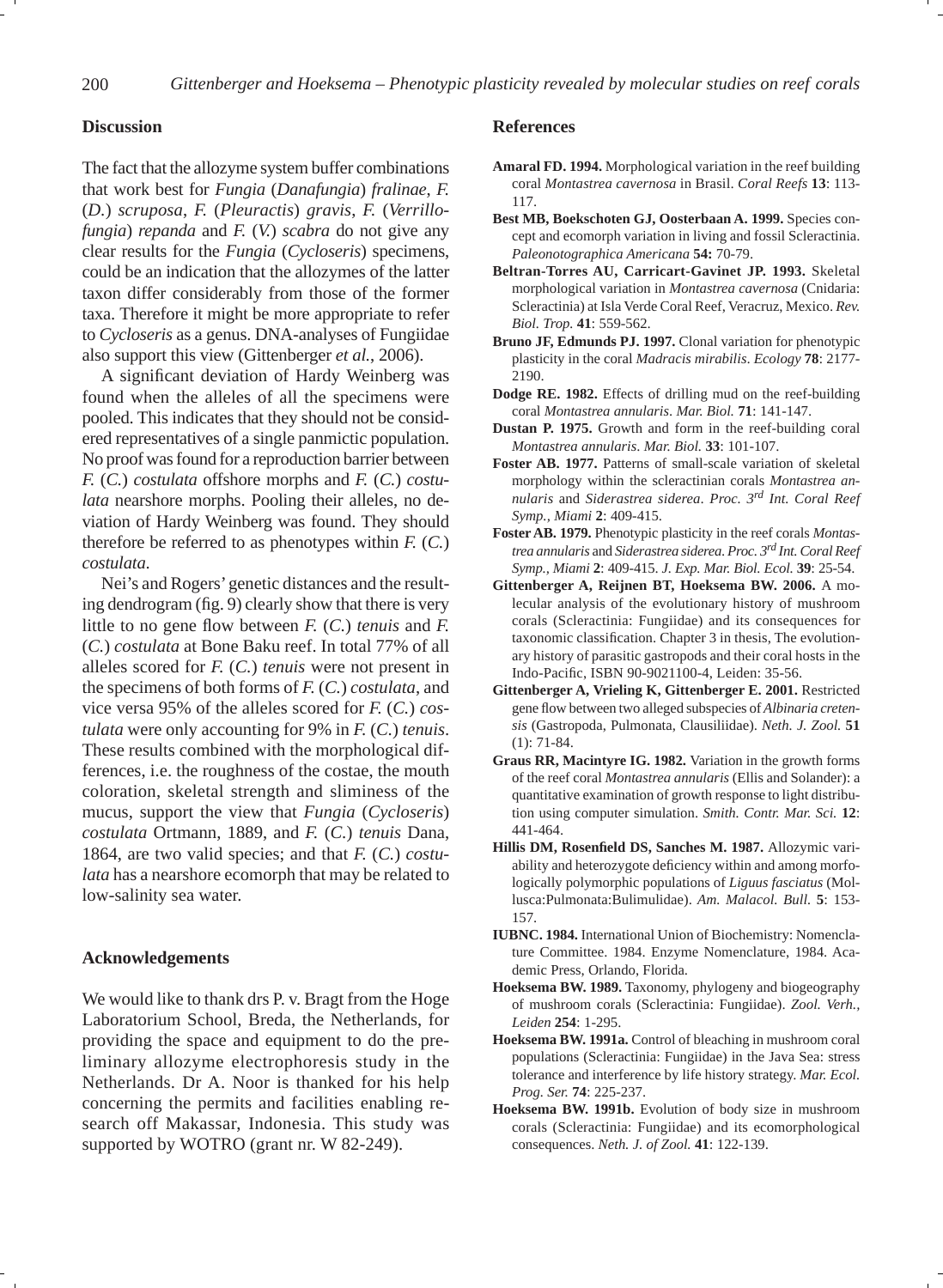- **Hoeksema BW. 1993.** Phenotypic corallum variability in Recent mobile reef corals. *Cour. Forsch. Inst. Senckenberg* **164**: 263-272.
- **Hoeksema BW, Moka W. 1989.** Species assemblages and ecomorph variation of mushroom corals (Scleractinia: Fungiidae) related to reef habitats in the Flores Sea. *Neth. J. of Sea Res.*  **23**: 149-160.
- **Knowlton N, Budd AF. 2001.** Recognizing coral species past and present. *In*: J.B.C. Jackson, S. Ligard and F.K. McKinney (eds.), Evolutionary patterns: Growth, form, and tempo in the fossil record. Univ. Chicago Press, Chicago: 97-119.
- **Lasker HR. 1981.** Phenotypic variation in the coral *Montastrea cavernosa* and its effect on colony energetics. *Biol. Bull.* **160**: 292-302.
- **Manica A, Carter RW. 2000.** Morphological and fluorescence analysis of the *Montastrea annularis* complex. *Mar. Biol.* **137**: 899-906.
- **Miller KJ. 1994.** Morphological variation in the coral genus *Platygyra*: environmental influences and taxonomic implications. *Mar. Ecol. Prog. Ser.* **110**: 19-28.
- **Nagelkerken I, Bak RPM. 1998.** Differential regeneration of artificial lesions among sympatric morphs of the Caribbean corals *Porites astreoides* and *Stephanocoenia michelinii*. *Mar. Ecol. Prog. Ser.* **163**: 279-283.
- **Oren U, Benayahu Y, Loya Y. 1997.** Effect of lesion size and shape of regeneration of the Red Sea coral *Favia favus. Mar. Ecol. Prog. Ser.* **146**: 101-107.
- **Saccheri IJ. 1995.** An experimental study of the effects of population bottlenecks on genetic variation and fitness in the butterfly *Bicyclus anynana* (*Satyridae*) Thesis. University of London, London.
- **Sanjuan A, Pérez-Losada M, Rolan E. 1997.** Allozyme evidence for cryptic speciation in sympatric populations of *Nassarius* spp. (Mollusca: Gastropoda). *J. Mar. Biol. Ass. U.K.* **77**: 773- 784.
- **Sneath PHA, Sokal RR. 1973.** Numerical taxonomy. Freeman, San Francisco.
- **Swofford DL, Selander RB. 1981.** BIOSYS-1: A FORTRAN program for the comprehensive analysis of electrophoretic data in population genetics and systematics. *J. Hered.* **72**: 281-283.
- **Todd PA, Sanderson PG, Chou LM. 2001.** Morphological variation in the polyps of the scleractinian coral *Favia speciosa* (Dana) around Singapore. *Hydrobiologia* **444**: 227- 235.
- **Todd PA, Sidle RC, Chou LM. 2002a.** Plastic corals from Singapore: 1. *Coral Reefs* **21**: 391-392.
- **Todd PA, Sidle RC, Chou LM. 2002b.** Plastic corals from Singapore: 2. *Coral Reefs* **21**: 407-408.
- **Todd PA, Laddle RJ, Lewin-Koh NJI, Chou LM. 2004a.** Flesh or bone? Qunatifying small-scale coral morphology using with-tissue and without-tissue techniques. *Mar. Biol.* **145**: 323-328.
- **Todd, PA, Laddle RJ, Lewin-Koh NJI, Chou LM. 2004b.**  Genotype x environmental interactions in transplanted clones of the massive corals *Favia speciosa* and *Diploastrea heliopora*. *Mar. Ecol. Prog. Ser.* **271**: 167-182.
- **Todd PA, Sidle RC, Lewin-Koh NJI. 2004c.** An aquarium experiment for identifying the physical factors inducing morphological change in two massive scleractinian corals. *J. Exp. Mar. Biol. Ecol.* **299**: 97-113.
- **Wijsman-Best M. 1972.** Systematics and ecology of New Caledonian Faviinae (Coelenterata – Scleractinia). *Contrib. Zool.* **42**: 3-90.
- Wijsman-Best M. 1974. Habitat-induced modification of reef corals (Faviidae) and its consequences for taxonomy. *Proc. 2nd Int. Coral Reef Symp., Brisbane* **2**: 217-228.

Received: 2 November 2006 Accepted: 3 November 2006